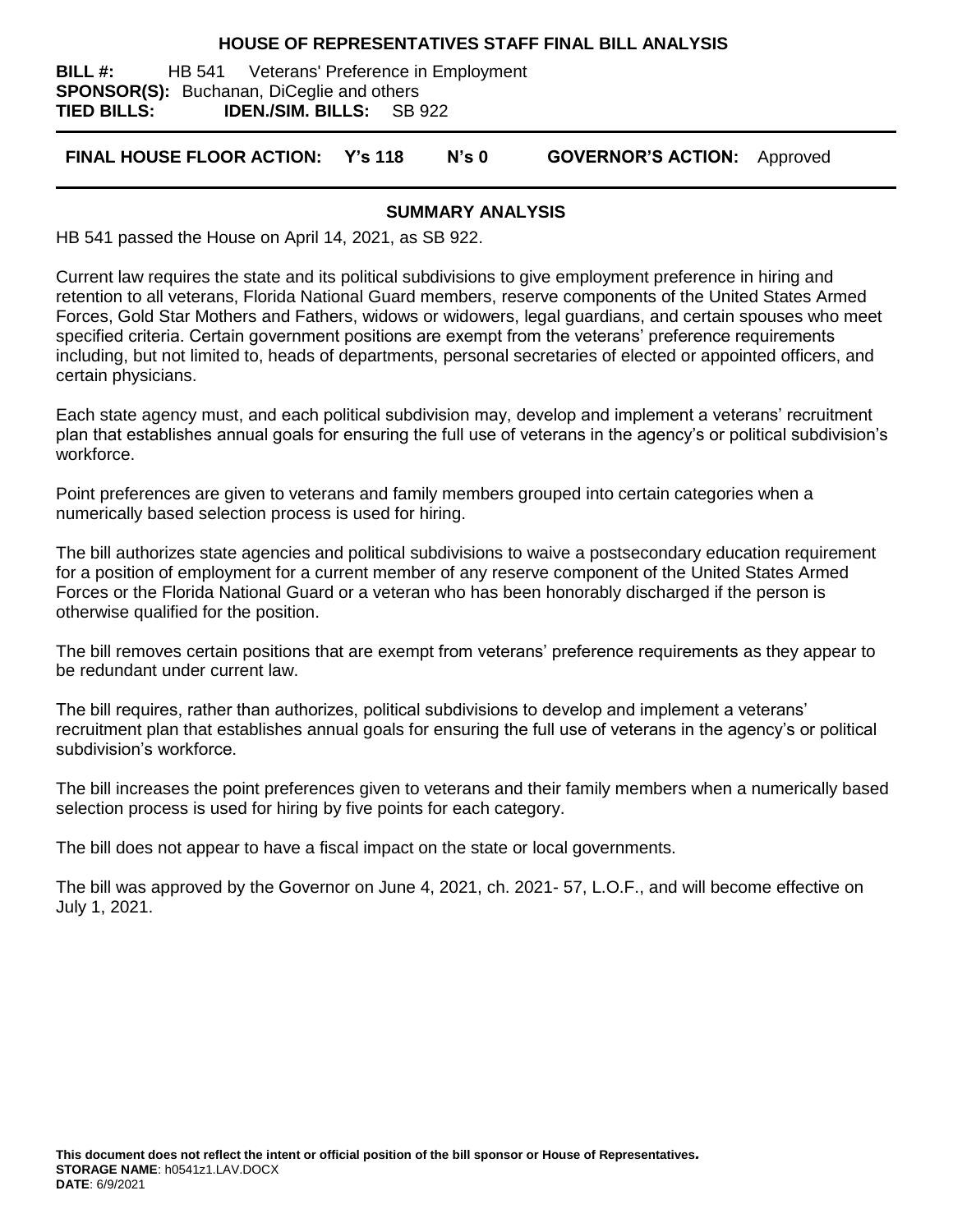## **I. SUBSTANTIVE INFORMATION**

## A. EFFECT OF CHANGES:

### **Present Situation**

#### State Personnel System

The State Personnel System is the largest of the state government employers within Florida.<sup>1</sup> State Personnel System employees fall into four service categories:<sup>2</sup>

- Career Service;
- Senior Management Service (SMS);
- Selected Exempt Service (SES); and
- [Other Personal Services](http://www.dms.myflorida.com/workforce_operations/human_resource_management/for_other_personal_services_employment_ops) (OPS).

SES and SMS employees hold established positions, receive employee benefits, and are exempt from career service provisions. SES and SMS employees serve at the pleasure of the agency head and may be terminated at any time, with or without cause. Positions categorized as OPS are considered temporary positions and these employees are not eligible for benefits.

#### *Career Service System*

The Career Service System includes the majority of state employees.<sup>3</sup> These employees hold established positions, accrue benefits, and have certain employment rights afforded to them, such as the right to collectively bargain.<sup>4</sup>

Under s. 110.205(2), F.S., certain positions are exempt from the Career Service System, including but not limited to:<sup>5</sup>

- The personal secretary of either elected or appointed officers;
- Heads of departments; and
- Positions that require licensure as a physician, an osteopathic physician, and a chiropractic physician.

## Veterans' Employment Preference

Current law defines a "veteran" as a person who served in the active military, naval, or air service and who was discharged or released under honorable conditions, or who later received an upgraded discharge under honorable conditions.<sup>6</sup> Florida has the nation's third-largest veteran population with roughly 1.5 million veterans.<sup>7</sup>

<sup>5</sup> S. 110.205(2), F.S.

 $\overline{a}$ 

<sup>1</sup> Department of Management Services (DMS), *For State Personnel System Employees*,

https://www.dms.myflorida.com/workforce\_operations/human\_resource\_management/for\_state\_personnel\_system\_employees#:~:text= Employees%20of%20the%20State%20Personnel,positions%20and%20receive%20certain%20benefits. (last visited Mar. 10, 2021). <sup>2</sup> S. 110.2035, F.S.

<sup>3</sup> See, DMS, State of Florida New Employee Orientation, https://www.dms.myflorida.com/content/download/14847/82111 (last visited Mar. 11, 2021).

<sup>4</sup> Collective bargaining is the negotiation between an employer and a bargaining agent chosen by a group of employees to determine the terms and conditions of employment. Collective bargaining for state employees in Florida is provided by the Florida Constitution and is governed by the provisions of ch. 447, F.S.

<sup>6</sup> S. 1.01(14), F.S.

<sup>7</sup> Enterprise Florida, *Florida Defense Factbook*, p. 1 (2020), https://www.enterpriseflorida.com/wp-content/uploads/Florida-Defense-Factbook-2020.pdf (last visited Jan. 29, 2021).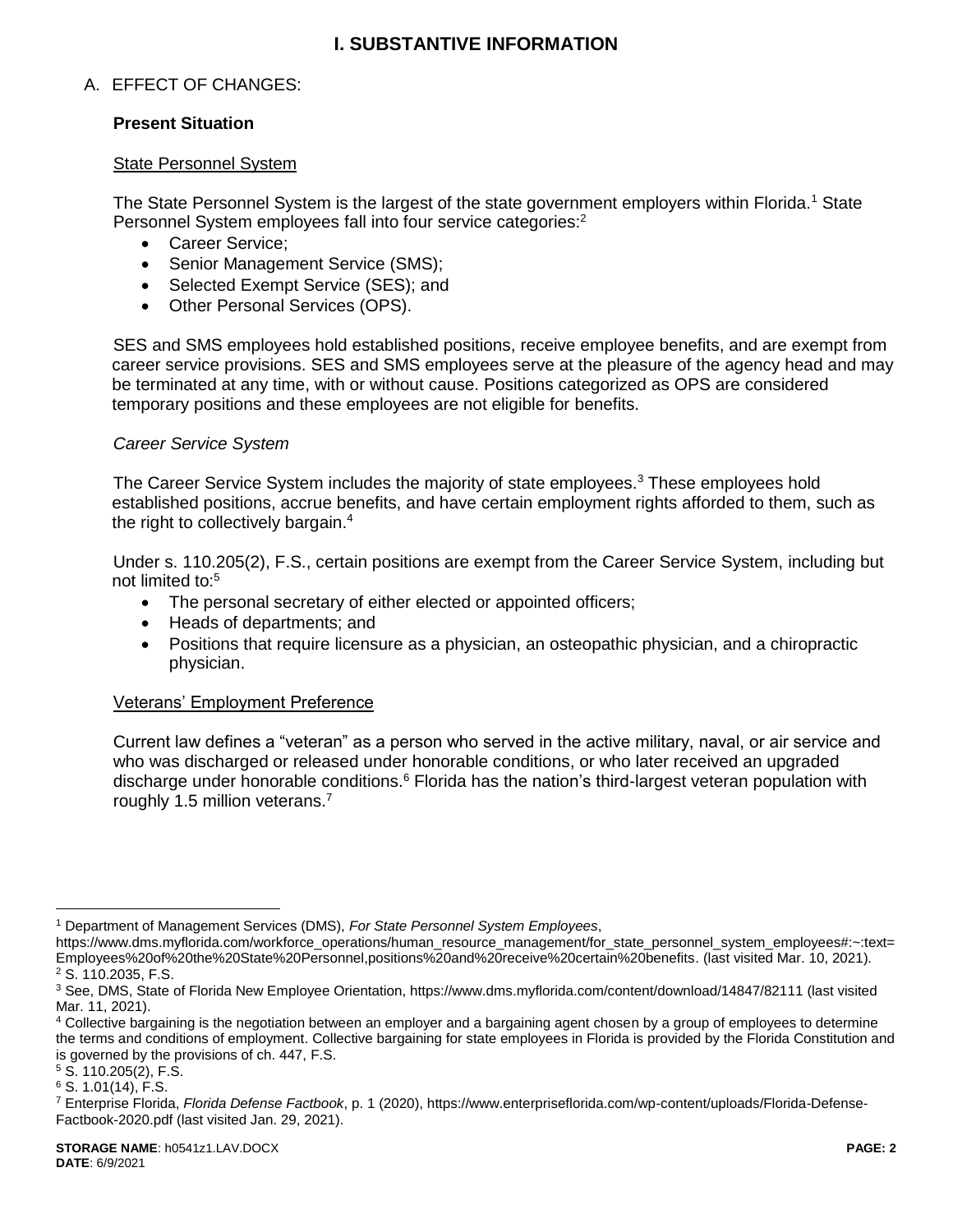Florida has included some form of veterans' employment preference in law since 1947.<sup>8</sup> The purpose of having a veterans' preference is to reward those who served their country in a time of need and to recognize the qualities and traits developed by military service.<sup>9</sup>

The state and its political subdivisions<sup>10</sup> must give employment preference in hiring and retention to the following:<sup>11</sup>

- A disabled veteran who has served on active duty in any branch of the United States Armed Forces,<sup>12</sup> who has a compensable service-connected disability, and who is receiving compensation, disability retirement benefits, or a military pension.
- The spouse of a veteran who:
	- $\circ$  Has a total and permanent service-connected disability and who, because of this disability, does not qualify for employment; or
	- o Is missing in action, captured in line of duty by a hostile force, or forcibly detained or interned in line of duty by a foreign government or power.
- A veteran of any war who has served at least one day during that wartime period or who has been awarded a campaign or expeditionary medal. Active duty for training may not be allowed for eligibility under this provision.
- The unremarried widow or widower of a veteran who died of a service-connected disability.
- The mother, father, legal guardian, or unremarried widow or widower of a member of the Armed Forces who died in the line of duty under combat-related conditions, as verified by the DoD.
- A veteran as defined in s.  $1.01(14)$ , F.S.
- A current member of any reserve component<sup>13</sup> of the United States Armed Forces or the Florida National Guard.

The following government positions are exempt from the veterans' preference requirements:<sup>14</sup>

- Positions that are currently exempt from the state Career Service System under s. 110.205(2), F.S.; however, all positions under the University Support Personnel System of the State University System and all Career Service System positions under the Florida College System and the School for the Deaf and the Blind, or the equivalent positions at state universities, Florida College System institutions, or the School for the Deaf and the Blind are included.
- Positions in political subdivisions that are filled by officers elected by popular vote or persons appointed to fill vacancies in such offices and the personal secretary of such officer; members of boards and commissions; persons employed on a temporary basis without benefits; heads of departments; positions that require licensure as a physician, osteopathic physician, or chiropractic physician; and positions that require employees to be a member of the Florida Bar.

Each state agency must, and each political subdivision may, develop and implement a veterans' recruitment plan that establishes annual goals for ensuring the full use of veterans in the entity's workforce.<sup>15</sup> Additionally, the Department of Management Services (DMS) is required to collect statistical data for each state agency on the number of persons who claim veterans' preference, the number of persons who were hired through veterans' preference, and the number of persons who were hired as a result of the veterans' recruitment plan. DMS must update the statistical data annually on its website and include the statistics in its annual workforce report.<sup>16</sup>

 $\overline{a}$ 

<sup>8</sup> Ch. 24201, s. 1, Laws of Fla.

<sup>9</sup> *Yates v. Rezeau,* 60 So. 2d 726, 727 (Fla. 1952); *See* ch. 98-33, Laws of Fla.

 $10$  S. 1.01(8), F.S., defines the term "political subdivision" as counties, cities, towns, villages, special tax school districts, special road and bridge districts, bridge districts, and all other districts in the state.

 $11$  S. 295.07(1)(a)-(g), F.S.

<sup>12</sup> 10 U.S.C. § 101(a) defines the term "Armed Forces" as the Army, Navy, Air Force, Marine Corps, Space Force, and Coast Guard. <sup>13</sup> 10 U.S.C. § 10102 provides that the purpose of reserve components is to provide trained units and qualified persons available for active duty in the United States Armed Forces, in time of war or national emergency, and at such other times as the national security may require, to fill the needs of the United States Armed Forces whenever more units and persons are needed than are in the regular components.

<sup>14</sup> S. 295.07(4)(a)-(b), F.S.

<sup>15</sup> S. 295.07(5)(a), F.S.

<sup>16</sup> S. 295.07(5)(b), F.S.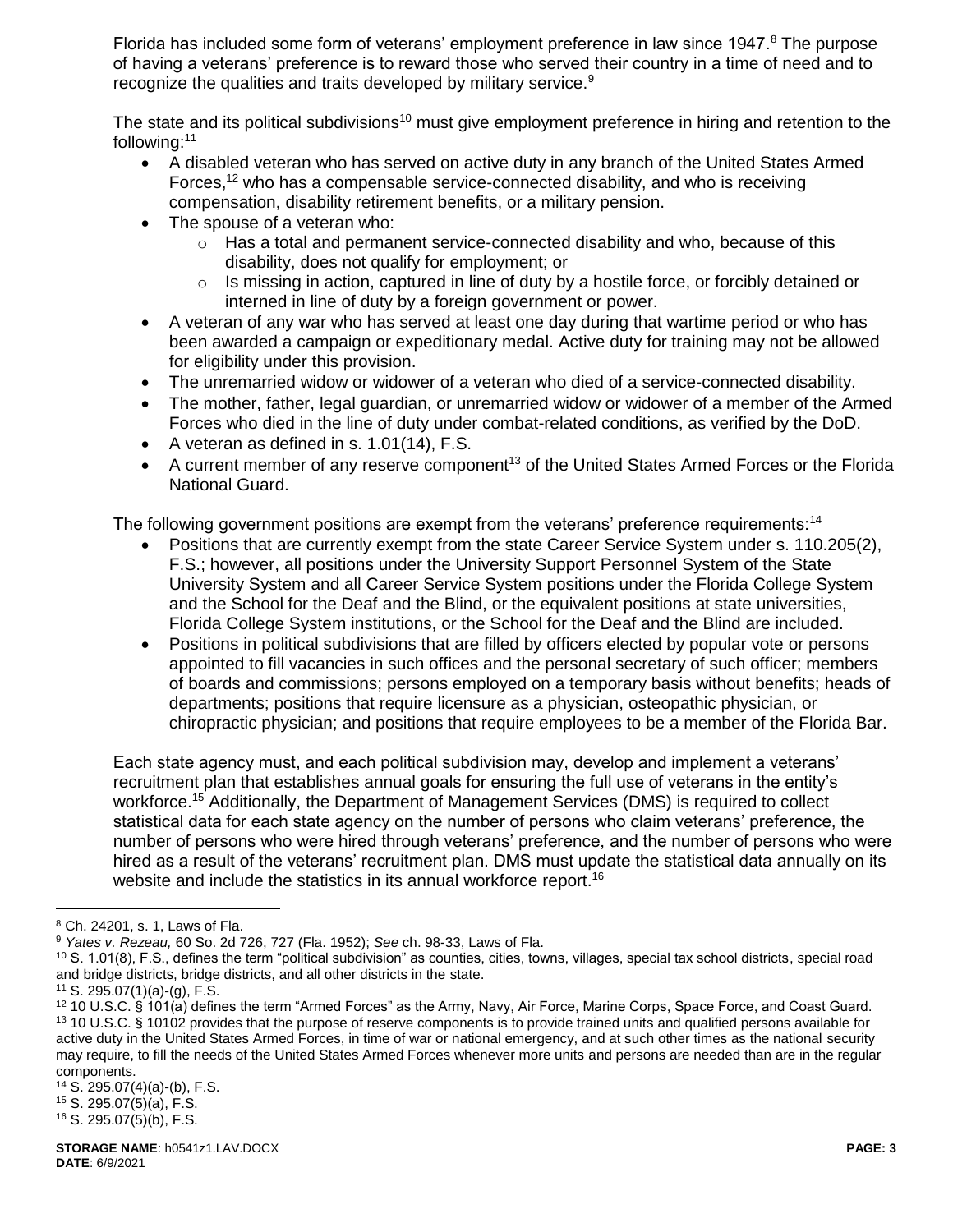#### Hiring Point Preferences

If an examination is used to determine qualification for employment, points are added to the final examination score as follows:<sup>17</sup>

| Category                                                                                  | <b>Points</b> |
|-------------------------------------------------------------------------------------------|---------------|
| Disabled veteran                                                                          | 15            |
| Spouse of person with total disability, missing in action, captured in line of duty, etc. | 15            |
| Wartime veteran                                                                           | 10            |
| Unremarried widow/widower of person who died of a service-connected disability            | 10            |
| Gold Star family                                                                          | 10            |
| Veteran                                                                                   |               |
| <b>National Guard/Reserve</b>                                                             |               |

Each government employer is required to enter the names of persons eligible for preference on an appropriate register or list in accordance with their respective ratings.<sup>18</sup> For most positions, the names of all persons qualified to receive a 15-point preference whose service-connected disabilities have been rated to be 30 percent or more must be placed at the top of the appropriate register or employment list, in accordance with their respective ratings.<sup>19</sup>

If an examination is not used to determine qualification for a position, preference is given as follows:<sup>20</sup>

- First preference is given to a disabled veteran who has served on active duty in any branch of the Armed Forces, who has a compensable, service-connected disability, and who is receiving compensation, disability retirement benefits, or a military pension; and the spouse of a veteran who has a total and permanent service-connected disability and who, because of this disability, does not qualify for employment, or who is missing in action; captured in the line of duty by a hostile force, or detained or interned in line of duty by a foreign government or power; and
- Second preference is given to a veteran of any war; the unremarried widow or widower of a veteran who died of a service-connected disability; the mother, father, legal guardian, or unremarried widow or widower of a servicemember who died as a result of military service under combat-related conditions; a veteran; a current member of any reserve component of the United States Armed Forces or the Florida National Guard.

The Florida Department of Veterans' Affairs (FDVA) is responsible for promulgating rules or procedures to ensure that eligible persons are given special consideration in the selection and retention processes of government employers.<sup>21</sup> These procedures must ensure that, for positions not requiring an examination, eligible persons receive special consideration at each step of the employment selection process and receive special consideration in the retention of employees where layoffs are necessitated.<sup>22</sup>

## **Effect of the Bill**

The bill authorizes state agencies and political subdivisions to waive a postsecondary education requirement for a position of employment for a current member of any reserve component of the United States Armed Forces or the Florida National Guard or a veteran who has been honorably discharged if the person is otherwise qualified for the position.

<sup>18</sup> *Id.*

 $\overline{a}$ 

<sup>19</sup> *Id.*

<sup>17</sup> S. 295.08, F.S.

<sup>20</sup> S. 295.085, F.S.

<sup>21</sup> S. 296.07(2), F.S.

<sup>22</sup> *Id.*